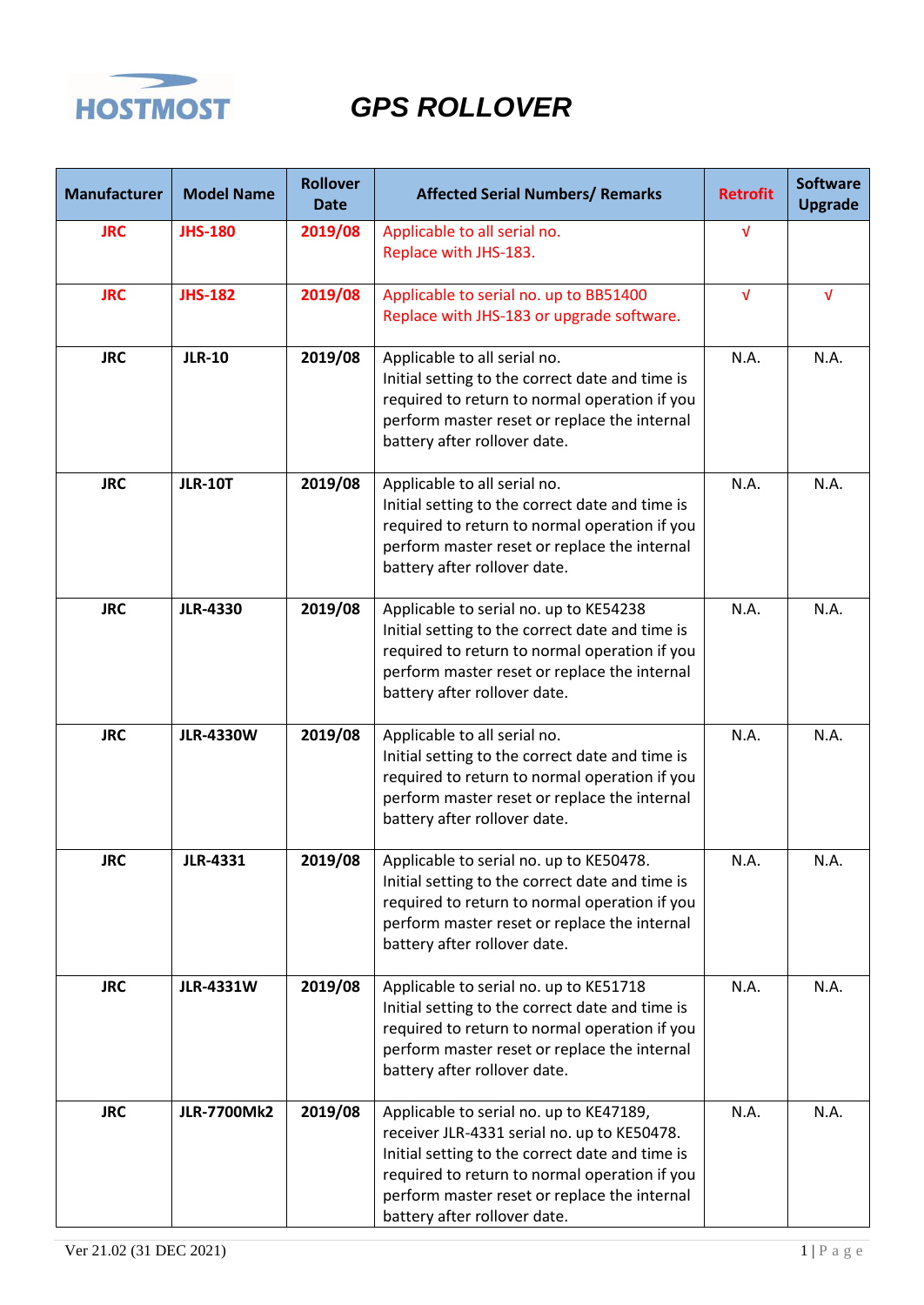

| <b>Manufacturer</b> | <b>Model Name</b>                 | <b>Rollover</b><br><b>Date</b> | <b>Affected Serial Numbers/ Remarks</b>                                                                                                                                                                                                                                  | <b>Retrofit</b> | <b>Software</b><br><b>Upgrade</b> |
|---------------------|-----------------------------------|--------------------------------|--------------------------------------------------------------------------------------------------------------------------------------------------------------------------------------------------------------------------------------------------------------------------|-----------------|-----------------------------------|
| <b>JRC</b>          | <b>JUE-75A/</b><br><b>JUE-75C</b> | 2019/08                        | Applicable to JUE-75 with optional GPS Kit<br>(6EZSC00031)<br>Consider connecting to the external GPS on<br>the vessel or replacing it to JUE-87.                                                                                                                        | $\sqrt{ }$      |                                   |
| <b>JRC</b>          | <b>JLR-4330</b>                   | 2022/05                        | Applicable to serial no. from KE54239<br>Initial setting to the correct date and time is<br>required to return to normal operation if you<br>perform master reset or replace the internal<br>battery after rollover date.                                                | N.A.            | N.A.                              |
| <b>JRC</b>          | <b>JLR-4331</b>                   | 2022/05                        | Applicable to serial no. from KE50479<br>Initial setting to the correct date and time is<br>required to return to normal operation if you<br>perform master reset or replace the internal<br>battery after rollover date.                                                | N.A.            | N.A.                              |
| <b>JRC</b>          | <b>JLR-7700Mk2</b>                | 2022/05                        | Applicable to serial no. from KE47190,<br>receiver JLR-4331 serial no. from KE50479.<br>Initial setting to the correct date and time is<br>required to return to normal operation if you<br>perform master reset or replace the internal<br>battery after rollover date. | N.A.            | N.A.                              |
| <b>JRC</b>          | <b>JUE-250</b>                    | 2022/05                        | Applicable to all JUE-250 BDEs, except for<br>BDE serial number (GV91285-GV91296,<br>GV91303, GV91308-GV91333, GV91336,<br>GV91344, GV91347, GV91349, GV91350,<br>GV91353-GV91357)                                                                                       |                 | $\sqrt{ }$                        |
| <b>JRC</b>          | <b>JUE-85</b>                     | 2022/05                        | Applicable to serial no. GR10251 to GR23738                                                                                                                                                                                                                              |                 | V                                 |
| <b>JRC</b>          | JUE-95LT                          | 2022/05                        | Applicable to serial no. GR11703 to GR23598                                                                                                                                                                                                                              |                 | $\sqrt{ }$                        |
| <b>JRC</b>          | <b>JUE-95SA</b>                   | 2022/05                        | Applicable to serial no. GR10051 to GR23188                                                                                                                                                                                                                              |                 | $\sqrt{ }$                        |
| <b>JRC</b>          | JUE-95VM                          | 2022/05                        | Applicable to serial no. GR10001 to GR23593                                                                                                                                                                                                                              |                 | $\sqrt{ }$                        |
| <b>JRC</b>          | <b>JLR-4331W</b>                  | 2024/09                        | Applicable to serial no. from KE51719.<br>Initial setting to the correct date and time is<br>required to return to normal operation if you<br>perform master reset or replace the internal<br>battery after rollover date.                                               | N.A.            | N.A.                              |
| <b>JRC</b>          | <b>JLR-4340</b>                   | 2024/09                        | Applicable to all serial no.<br>Measures to be announced in the later time.                                                                                                                                                                                              | T.B.A.          | T.B.A.                            |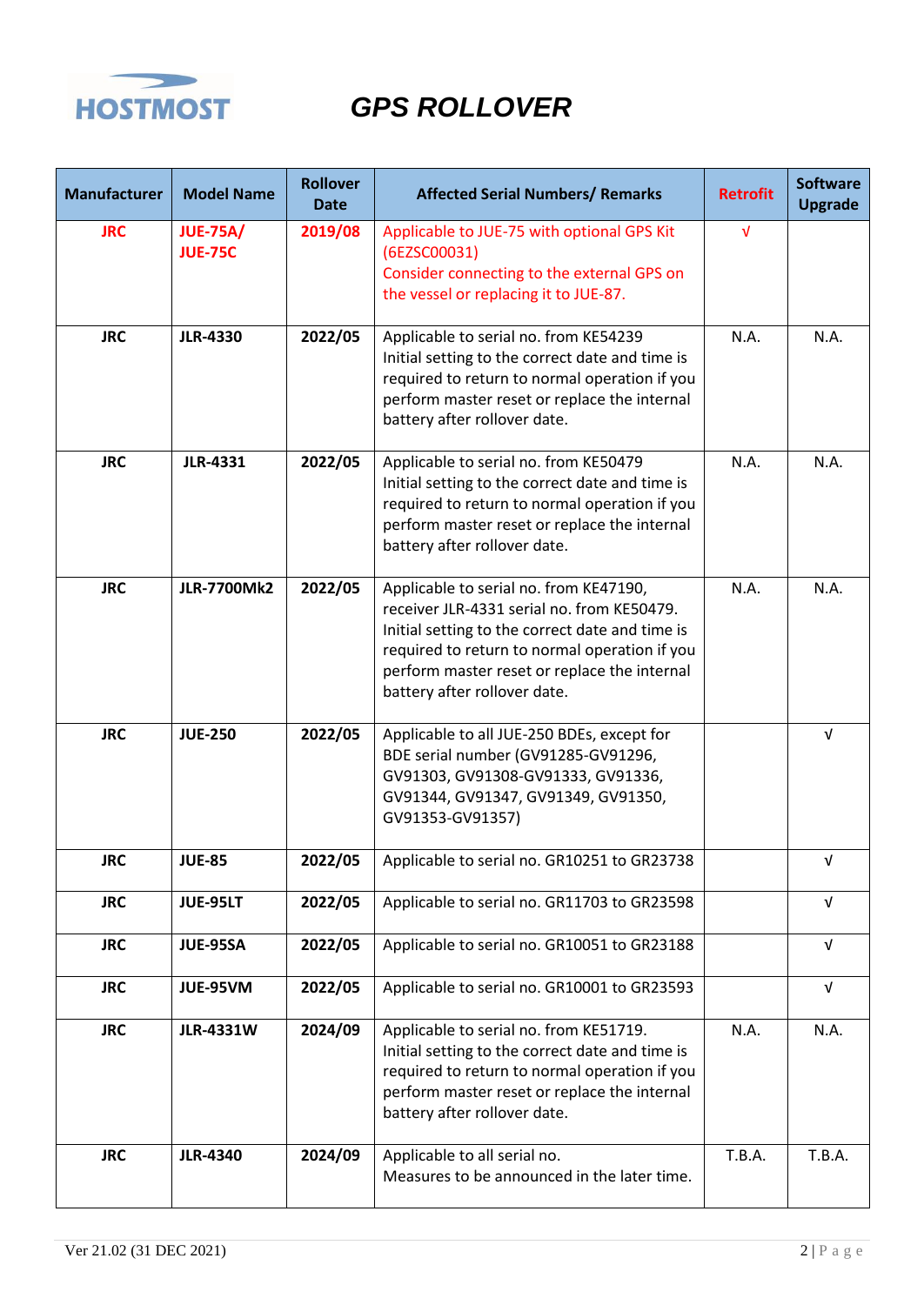

| <b>Manufacturer</b> | <b>Model Name</b>    | <b>Rollover</b><br><b>Date</b> | <b>Affected Serial Numbers/ Remarks</b>                                                                                                                                                                                                                                                                                                            | <b>Retrofit</b> | <b>Software</b><br><b>Upgrade</b> |
|---------------------|----------------------|--------------------------------|----------------------------------------------------------------------------------------------------------------------------------------------------------------------------------------------------------------------------------------------------------------------------------------------------------------------------------------------------|-----------------|-----------------------------------|
| <b>JRC</b>          | <b>JLR-7500</b>      | 2024/09                        | Applicable to all serial no.                                                                                                                                                                                                                                                                                                                       | <b>T.B.A.</b>   | <b>T.B.A.</b>                     |
|                     |                      |                                | Measures to be announced in the later time.                                                                                                                                                                                                                                                                                                        |                 |                                   |
| <b>JRC</b>          | <b>JLR-7600</b>      | 2024/09                        | Applicable to all serial no.                                                                                                                                                                                                                                                                                                                       | <b>T.B.A.</b>   | <b>T.B.A.</b>                     |
|                     |                      |                                | Measures to be announced in the later time.                                                                                                                                                                                                                                                                                                        |                 |                                   |
| <b>JRC</b>          | <b>JUE-500</b>       | 2024/09                        | Applicable to all JUE-500 BDEs, except for<br>BDE serial number (GV21678-GV21679,<br>GV18848, GV21259, GV21673, GV21676,<br>GV91160-GV91183, GV91185-GV91189,<br>GV91195, GV91197-GV91198, GV91200,<br>GV91202-GV91208, GV91211-GV91213,<br>GV91215, GV91217-GV91218, GV91220-<br>GV91232, GV91236, GV91238, GV91242,<br>GV91244-GV91281, GV91284) |                 | $\sqrt{ }$                        |
| <b>JRC</b>          | <b>JHS-182</b>       | 2025/08                        | Applicable to serial no. from BB51401<br>Replace with JHS-183 or upgrade software.                                                                                                                                                                                                                                                                 | $\sqrt{ }$      | $\sqrt{ }$                        |
| <b>JRC</b>          | <b>JLR-20/JLR-30</b> | 2025/08                        | Applicable to all serial no.<br>Measures to be announced in the later time.                                                                                                                                                                                                                                                                        | <b>T.B.A.</b>   | <b>T.B.A.</b>                     |
| <b>JRC</b>          | <b>JLR-21/JLR-31</b> | 2025/08                        | Applicable to all serial no.<br>Measures to be announced in the later time.                                                                                                                                                                                                                                                                        | <b>T.B.A.</b>   | <b>T.B.A.</b>                     |
| <b>JRC</b>          | <b>JLR-4341</b>      | 2025/08                        | Applicable to all serial no.<br>Measures to be announced in the later time.                                                                                                                                                                                                                                                                        | <b>T.B.A.</b>   | <b>T.B.A.</b>                     |
| <b>JRC</b>          | <b>JLR-7600</b>      | 2025/08                        | Applicable to all serial no.<br>Measures to be announced in the later time.                                                                                                                                                                                                                                                                        | <b>T.B.A.</b>   | T.B.A.                            |
| <b>JRC</b>          | <b>JLR-7800</b>      | 2025/08                        | Applicable to all serial no.<br>Measures to be announced in the later time.                                                                                                                                                                                                                                                                        | T.B.A.          | T.B.A.                            |
| <b>JRC</b>          | <b>JUE-251</b>       | 2028/07                        | Applicable to serial no. GV51823 and before                                                                                                                                                                                                                                                                                                        |                 | $\sqrt{ }$                        |
| <b>JRC</b>          | <b>JUE-501</b>       | 2028/07                        | Applicable to serial no. GV51700 and before                                                                                                                                                                                                                                                                                                        |                 | $\sqrt{ }$                        |
| <b>JRC</b>          | <b>JUE-60GX</b>      | 2032/02                        | Applicable to all serial no.<br>Measures to be announced in the later time.                                                                                                                                                                                                                                                                        | T.B.A.          | T.B.A.                            |
| <b>JRC</b>          | <b>JUE-85</b>        | 2032/02                        | Applicable to repair parts GR92409 and after                                                                                                                                                                                                                                                                                                       | T.B.A.          | T.B.A.                            |
| <b>JRC</b>          | <b>JUE-87</b>        | 2032/02                        | Applicable to serial no.GR52441 and after<br>(repair parts: GR92484 and after)                                                                                                                                                                                                                                                                     | T.B.A.          | T.B.A.                            |
| <b>JRC</b>          | JUE-95LT             | 2032/02                        | Applicable to serial no. GR49782 and after<br>(repair parts: GR92729 and after)                                                                                                                                                                                                                                                                    | <b>T.B.A.</b>   | T.B.A.                            |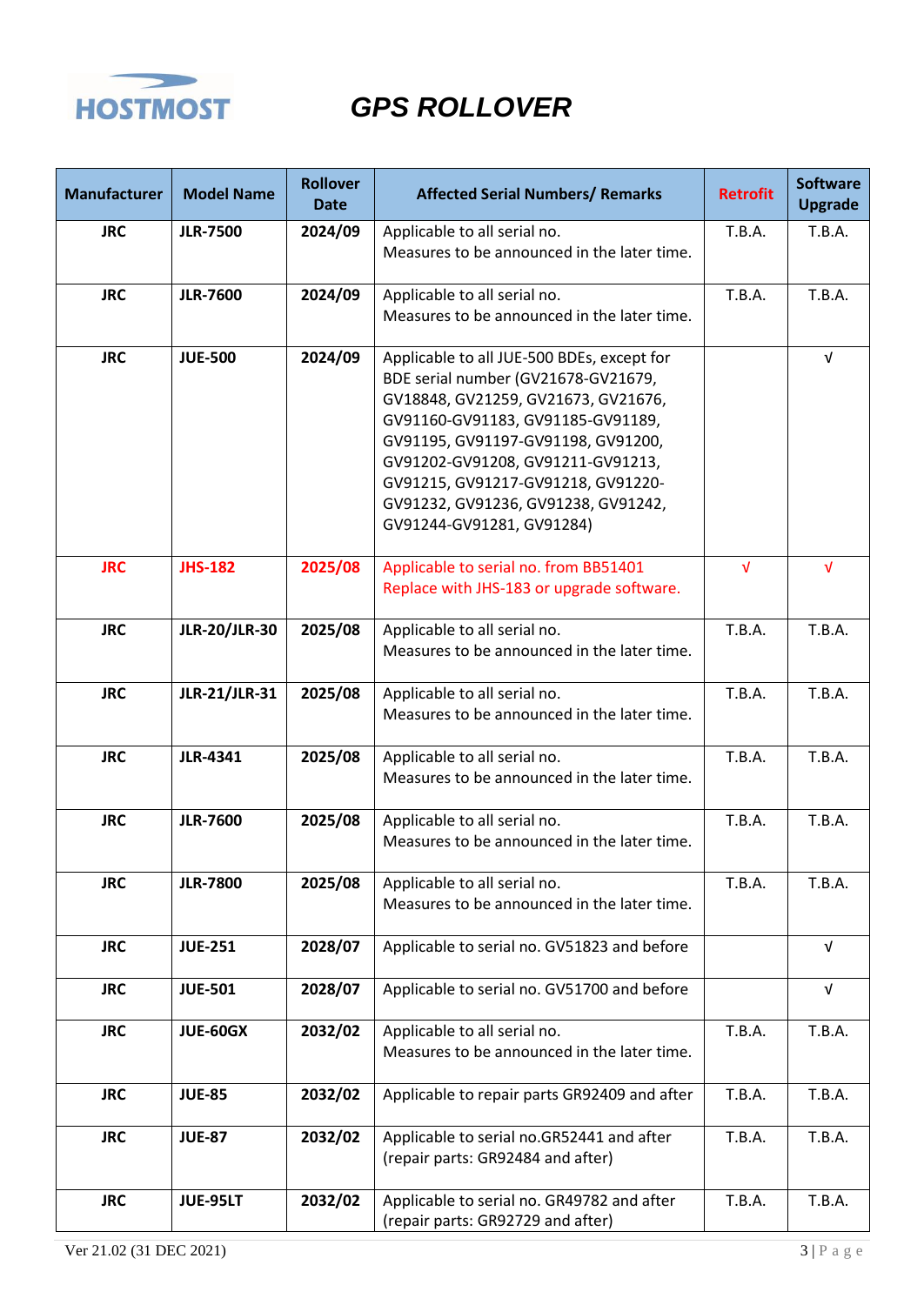

| <b>Manufacturer</b> | <b>Model Name</b> | <b>Rollover</b><br><b>Date</b> | <b>Affected Serial Numbers/ Remarks</b>                                                                             | <b>Retrofit</b> | <b>Software</b><br><b>Upgrade</b> |
|---------------------|-------------------|--------------------------------|---------------------------------------------------------------------------------------------------------------------|-----------------|-----------------------------------|
| <b>JRC</b>          | <b>JUE-95SA</b>   | 2032/02                        | Applicable to serial no. GR49742 and after<br>(repair parts: GR92494 and after)                                     | T.B.A.          | T.B.A.                            |
| <b>JRC</b>          | JUE-95VM          | 2032/02                        | Applicable to serial no. GR49937 and after<br>(repair parts: GR93045 and after), exclude<br>from GR52531 to GR52630 | <b>T.B.A.</b>   | T.B.A.                            |
| <b>JRC</b>          | <b>JLR-4350</b>   | 2035/10                        | Applicable to all serial no.<br>Measures to be announced in the later time.                                         | <b>T.B.A.</b>   | T.B.A.                            |
| <b>JRC</b>          | <b>JLR-8400</b>   | 2035/10                        | Applicable to all serial no.<br>Measures to be announced in the later time.                                         | <b>T.B.A.</b>   | T.B.A.                            |
| <b>JRC</b>          | <b>JLR-8600</b>   | 2035/10                        | Applicable to all serial no.<br>Measures to be announced in the later time.                                         | <b>T.B.A.</b>   | T.B.A.                            |
| <b>FURUNO</b>       | <b>FA-100</b>     | 2020/12                        | Retrofit with new model is recommended.                                                                             | $\sqrt{ }$      |                                   |
| <b>FURUNO</b>       | FELCOM-15         | 2020/12                        | Applicable to Serial No. 3533-9371 and<br>before                                                                    |                 | $\sqrt{ }$                        |
| <b>FURUNO</b>       | FELCOM-16         | 2020/12                        | Applicable to Serial No. 3534-2756 and<br>before                                                                    |                 | $\sqrt{ }$                        |
| <b>FURUNO</b>       | GP-1640           | 2021/06                        | Applicable to Serial No. 3458-0700 and<br>before.                                                                   | $\sqrt{ }$      |                                   |
| <b>FURUNO</b>       | <b>GP-1640F</b>   | 2021/06                        | Applicable to Serial No. 3459-0950 and<br>before.                                                                   | $\sqrt{ }$      |                                   |
| <b>FURUNO</b>       | GP-1650W          | 2021/06                        | Applicable to Serial No. 3474-3690 and<br>before, 3474-3706 to 3473-3733                                            | v               |                                   |
| <b>FURUNO</b>       | <b>GP-1650WD</b>  | 2021/06                        | Applicable to Serial No. 3476-6430 and<br>before.                                                                   | $\sqrt{ }$      |                                   |
| <b>FURUNO</b>       | <b>GP-1650WDF</b> | 2021/06                        | Applicable to Serial No. 3477-0254 and<br>before.                                                                   | $\sqrt{ }$      |                                   |
| <b>FURUNO</b>       | <b>GP-1650WF</b>  | 2021/06                        | Applicable to Serial No. 3475-0200 and<br>before.                                                                   | $\sqrt{ }$      |                                   |
| <b>FURUNO</b>       | <b>GP-1850W</b>   | 2021/06                        | Applicable to Serial No. 3478-1813 and<br>before.                                                                   | $\sqrt{ }$      |                                   |
| <b>FURUNO</b>       | <b>GP-1850WD</b>  | 2021/06                        | Applicable to Serial No. 3479-0594 and<br>before.                                                                   | $\sqrt{ }$      |                                   |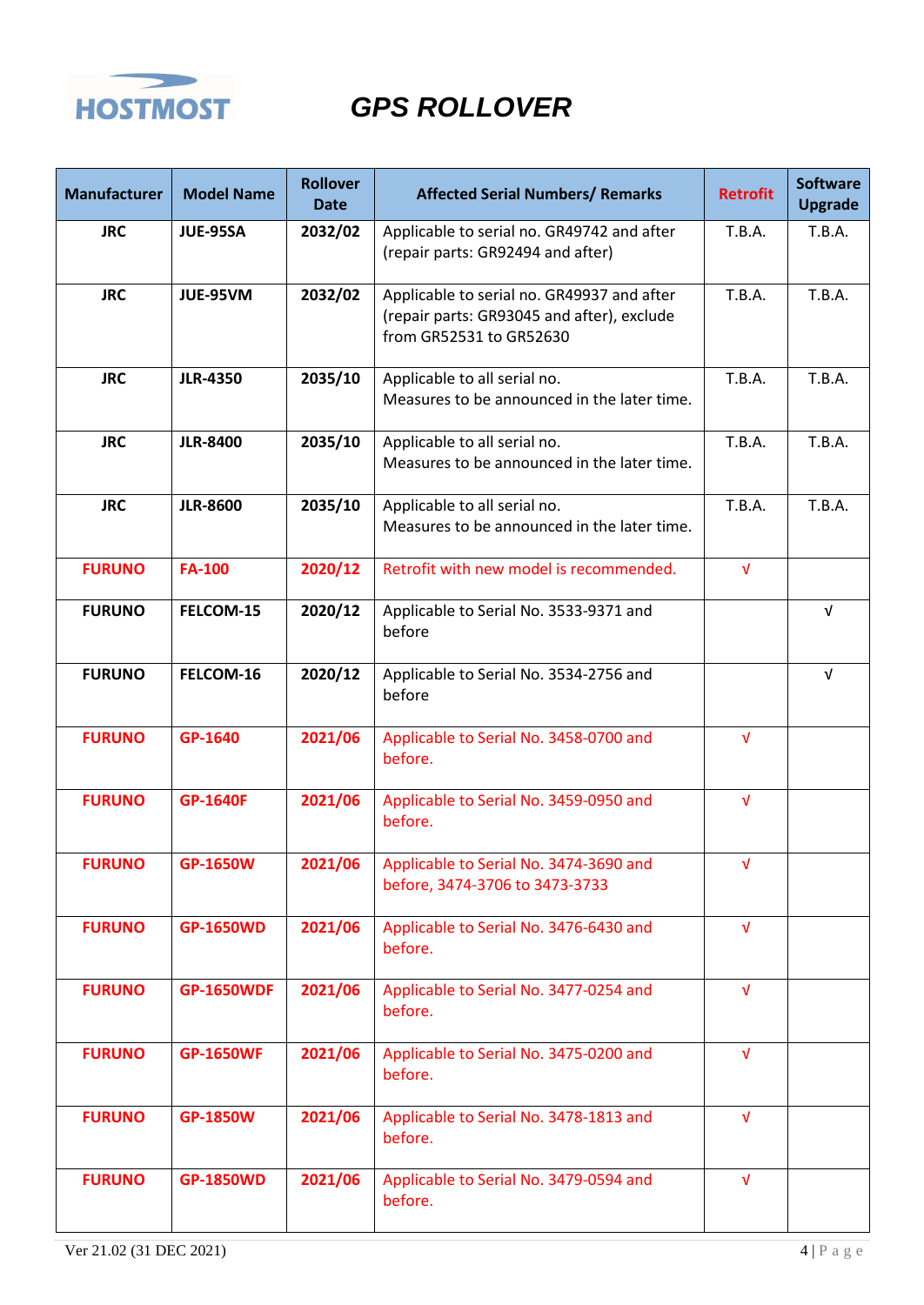

| <b>Manufacturer</b> | <b>Model Name</b> | <b>Rollover</b><br><b>Date</b> | <b>Affected Serial Numbers/ Remarks</b>                                                                                                                                                                                                                                                                                             | <b>Retrofit</b> | <b>Software</b><br><b>Upgrade</b> |
|---------------------|-------------------|--------------------------------|-------------------------------------------------------------------------------------------------------------------------------------------------------------------------------------------------------------------------------------------------------------------------------------------------------------------------------------|-----------------|-----------------------------------|
| <b>FURUNO</b>       | <b>GP-1850WDF</b> | 2021/06                        | Applicable to Serial No. 3481-1225 and<br>before.                                                                                                                                                                                                                                                                                   | $\sqrt{ }$      |                                   |
| <b>FURUNO</b>       | <b>GP-1850WF</b>  | 2021/06                        | Applicable to Serial No. 3480-2745 and<br>before.                                                                                                                                                                                                                                                                                   | $\sqrt{ }$      |                                   |
| <b>FURUNO</b>       | <b>GP-32</b>      | 2021/06                        | Applicable to Serial No. 4439-1803 and<br>before.                                                                                                                                                                                                                                                                                   | $\sqrt{ }$      |                                   |
| <b>FURUNO</b>       | <b>GP-320B</b>    | 2021/06                        | Applicable to Serial No. 3473-6767 and<br>before.                                                                                                                                                                                                                                                                                   | $\sqrt{ }$      |                                   |
| <b>FURUNO</b>       | GP-3500           | 2021/06                        |                                                                                                                                                                                                                                                                                                                                     |                 | $\sqrt{ }$                        |
| <b>FURUNO</b>       | <b>GP-3500F</b>   | 2021/06                        | Applicable to Serial No. 3484-0893 and<br>before.                                                                                                                                                                                                                                                                                   |                 | $\sqrt{ }$                        |
| <b>FURUNO</b>       | <b>GP-37</b>      | 2021/06                        | Applicable to Serial No. 4441-3005 and<br>before.                                                                                                                                                                                                                                                                                   | $\sqrt{ }$      |                                   |
| <b>FURUNO</b>       | <b>GP-80</b>      | 2021/06                        | Applicable to GPS Core GN-8091 program<br>number 4850237***<br>Software upgrade is not planned for those<br>units. Retrofit with new model* is<br>recommended.<br>*Units having GPS core module GN-8091 can<br>be upgraded with GPS core module GN-<br>8096D (p/n: 00015095715), postponing the<br>rollover date to 02 January 2022 | $\sqrt{ }$      |                                   |
| <b>FURUNO</b>       | <b>GP-90</b>      | 2021/06                        | Applicable to GPS Core GN-8091 program<br>number 4850237***<br>Software upgrade is not planned for those<br>units. Retrofit with new model* is<br>recommended.<br>*Units having GPS core module GN-8091 can<br>be upgraded with GPS core module GN-<br>8096D (p/n: 00015095715), postponing the<br>rollover date to 02 January 2022 | $\sqrt{ }$      |                                   |
| <b>FURUNO</b>       | <b>FA-150</b>     | 2022/01                        |                                                                                                                                                                                                                                                                                                                                     |                 | $\sqrt{ }$                        |
| <b>FURUNO</b>       | FELCOM-15         | 2022/01                        | Applicable to Serial No. 3533-9371 and after                                                                                                                                                                                                                                                                                        |                 | V                                 |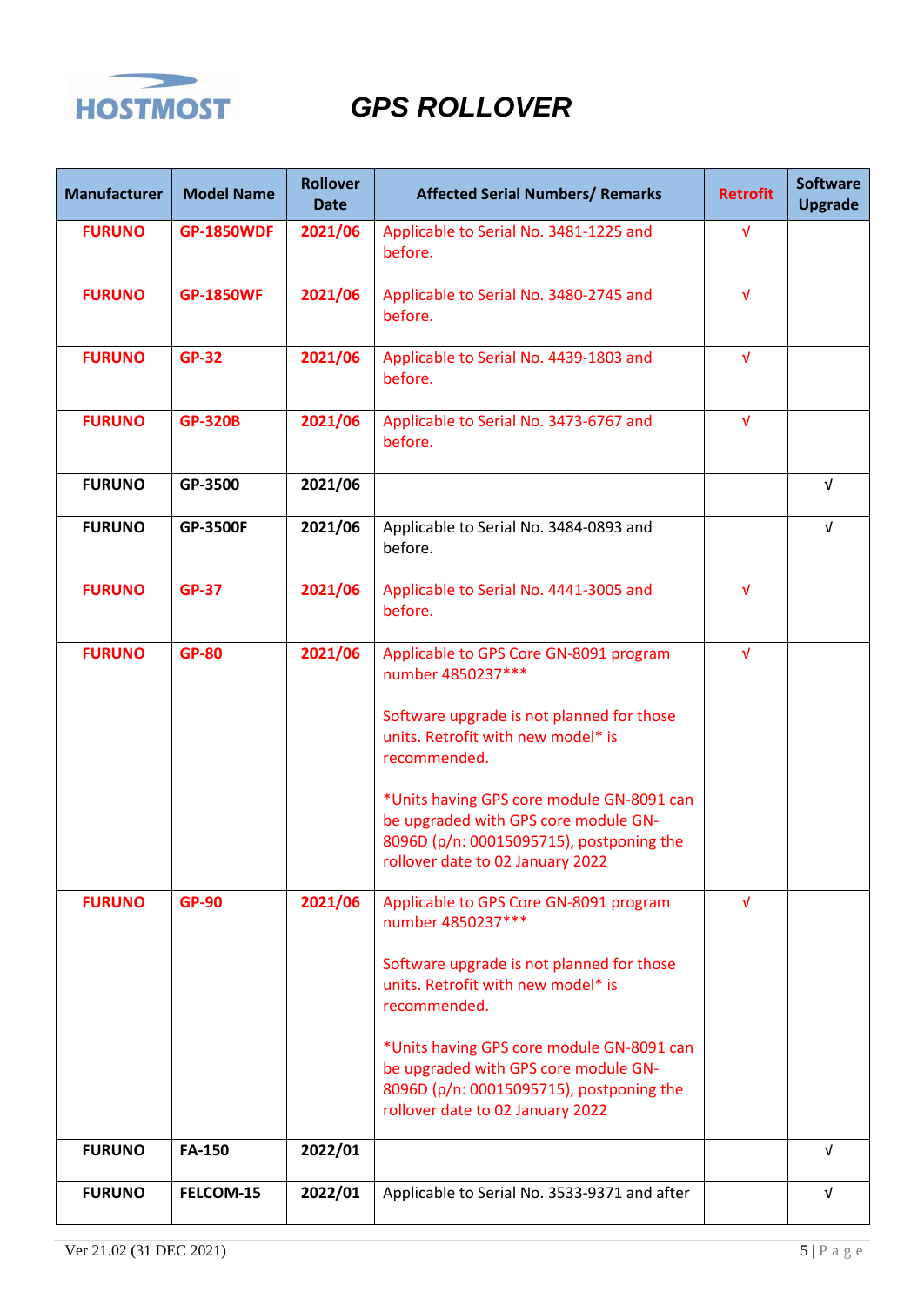

| <b>Manufacturer</b> | <b>Model Name</b> | <b>Rollover</b><br><b>Date</b> | <b>Affected Serial Numbers/ Remarks</b>                                                                                                                    | <b>Retrofit</b> | <b>Software</b><br><b>Upgrade</b> |
|---------------------|-------------------|--------------------------------|------------------------------------------------------------------------------------------------------------------------------------------------------------|-----------------|-----------------------------------|
| <b>FURUNO</b>       | FELCOM-16         | 2022/01                        | Applicable to Serial No. 3534-2756 and after                                                                                                               |                 | $\sqrt{ }$                        |
| <b>FURUNO</b>       | FELCOM-18         | 2022/01                        |                                                                                                                                                            |                 | $\sqrt{ }$                        |
| <b>FURUNO</b>       | FELCOM-19         | 2022/01                        |                                                                                                                                                            |                 | $\sqrt{ }$                        |
| <b>FURUNO</b>       | GP-150            | 2022/01                        | Applicable to GPS Core GN-8096 program<br>number 4850264 ***                                                                                               |                 | $\sqrt{ }$                        |
| <b>FURUNO</b>       | GP-150 DUAL       | 2022/01                        | Applicable to GPS Core GN-8096 program<br>number 4850264***                                                                                                |                 | $\sqrt{ }$                        |
| <b>FURUNO</b>       | <b>GP-80</b>      | 2022/01                        | Applicable to GPS Core GN-8091 program<br>number 4850237***                                                                                                | $\sqrt{ }$      |                                   |
| <b>FURUNO</b>       | <b>GP-90</b>      | 2022/01                        | Applicable to GPS Core GN-8091 program<br>number 4850237***                                                                                                | $\sqrt{ }$      |                                   |
| <b>FURUNO</b>       | <b>FA-170</b>     | 2025/08                        |                                                                                                                                                            |                 | $\sqrt{ }$                        |
| <b>FURUNO</b>       | GP-170            | <b>NEVER</b>                   | Rollover will never happen with a special<br>processing by software.                                                                                       | N.A.            | N.A.                              |
| <b>TOKYO KEIKI</b>  | <b>TRA-2000</b>   | 2015/08                        | Applicable to serial no. 2001-2300, shipped<br>date from Jan 2003 to Feb 2007.                                                                             |                 | $\sqrt{ }$                        |
| <b>TOKYO KEIKI</b>  | GR-1000           | 2017/01                        |                                                                                                                                                            | $\sqrt{ }$      |                                   |
| <b>TOKYO KEIKI</b>  | <b>TRA-1000</b>   | 2017/04                        |                                                                                                                                                            | $\sqrt{ }$      |                                   |
| <b>TOKYO KEIKI</b>  | <b>TRA-2000</b>   | 2017/04                        | Applicable to serial no. 2301-2535, shipped<br>date from Feb 2007 to Apr 2011.                                                                             |                 | ν                                 |
| <b>TOKYO KEIKI</b>  | <b>GR-2000</b>    | 2019/01                        |                                                                                                                                                            | $\sqrt{ }$      |                                   |
| <b>TOKYO KEIKI</b>  | <b>GR-3000</b>    | 2019/01                        |                                                                                                                                                            | $\sqrt{ }$      |                                   |
| <b>TOKYO KEIKI</b>  | <b>GRP-500</b>    | 2019/01                        |                                                                                                                                                            | $\sqrt{ }$      |                                   |
| <b>TOKYO KEIKI</b>  | <b>GRP-1000</b>   | 2019/01                        |                                                                                                                                                            | $\sqrt{ }$      |                                   |
| <b>TOKYO KEIKI</b>  | <b>TRA-2000</b>   | 2019/04                        | Applicable to serial no. 2535 and before,<br>with software type TRA-2000 transponder<br>(R4) earlier than Ver 5.3.1, shipped from Sep<br>2005 to Sep 2011. |                 | $\sqrt{ }$                        |